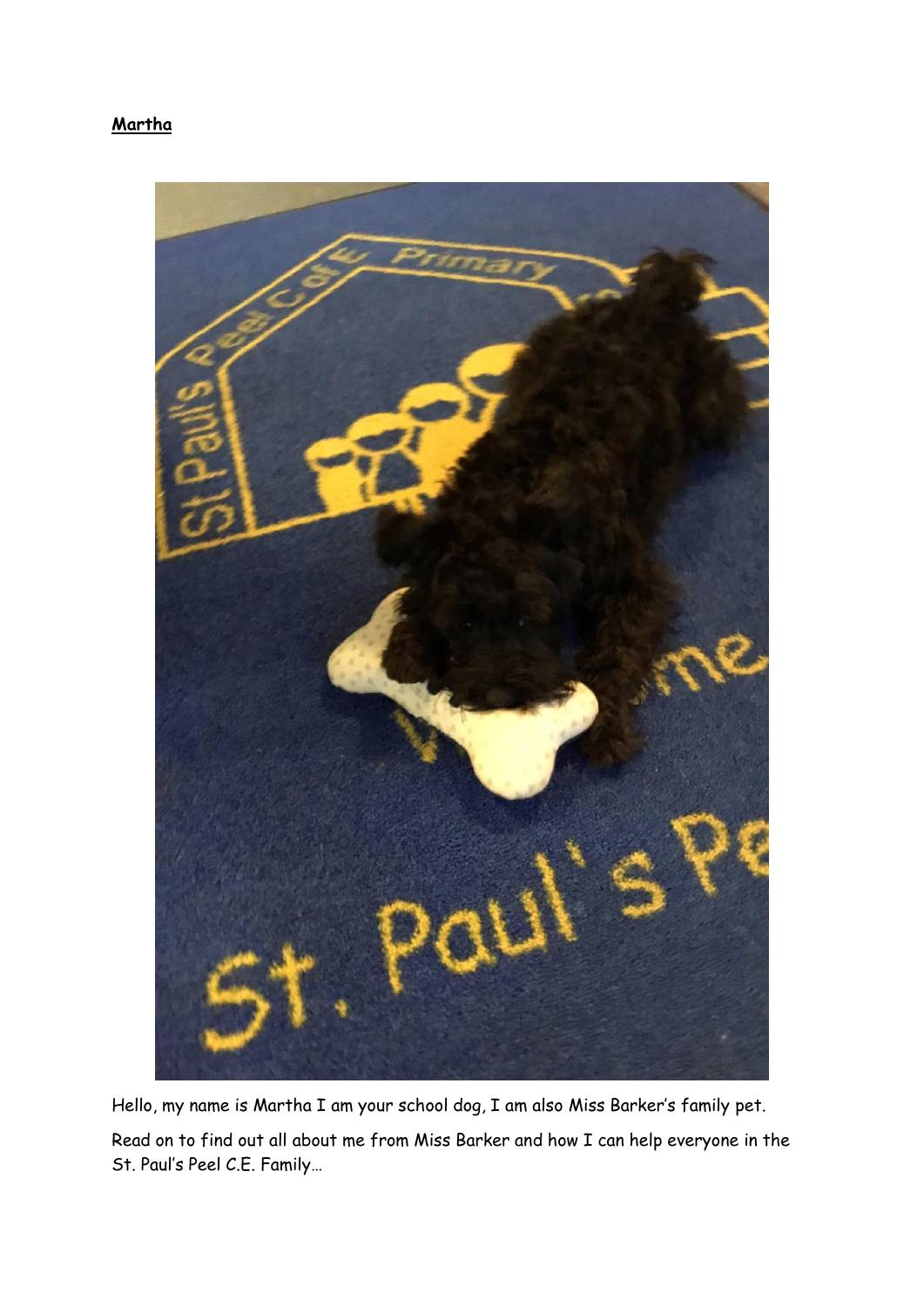Martha is a black miniature schnauzer and was born on  $17<sup>th</sup>$  April 2021. Miniature schnauzers originated in Germany in the mid-to-late 19th century, they are hypoallergenic (meaning they don't moult). Miniature Schnauzers are generally wellmannered and fun-loving dogs.

Martha has regular check-ups at the vet and has updated vaccinations, flea and worming treatment.

## **What are the benefits of Martha?**

- $\checkmark$  A calming effect on pupils, staff and parents
- $\checkmark$  Encouraging expression and participation in more withdrawn children
- $\checkmark$  Fostering a sense of responsibility
- $\checkmark$  Improved behaviour, attendance and concentration, reduced stress and improved self-esteem
- $\checkmark$  Motivating students to think and to learn, as most children have a high level of natural interest in, enthusiasm for, and enjoyment of animals.
- $\checkmark$  Encouraging respect and thereby improving pupil relationships with each other, parents and teachers.
- $\checkmark$  Helping work undertaken with the most vulnerable pupils, and educational improvements with lower achievers.
- $\checkmark$  Helping children build confidence in reading:[http://www.theguardian.com/education/2011/feb/28/dogs-listen-to-children](http://www.theguardian.com/education/2011/feb/28/dogs-listen-to-children-reading)[reading](http://www.theguardian.com/education/2011/feb/28/dogs-listen-to-children-reading)
- $\checkmark$  Cognitive companionship with a dog stimulates memory, problem-solving and game-playing
- $\checkmark$  Physical interaction with a furry friend reduces blood pressure, provides tactile stimulation, assists with pain management, gives motivation to move, walk and stimulates the senses.
- $\checkmark$  Emotional Martha improves self-esteem, acceptance from others and lifts mood, often provoking laughter and fun. She can also teach compassion and respect for other living things as well as relieving anxiety.
- $\checkmark$  Social Martha provides a positive mutual topic for discussion, encourages responsibility, wellbeing and focused interaction with others.

## **Guidelines to interaction with Martha**

There will always be a responsible adult in charge of Martha during interactions with children. Children and adults are required to adhere to the following;